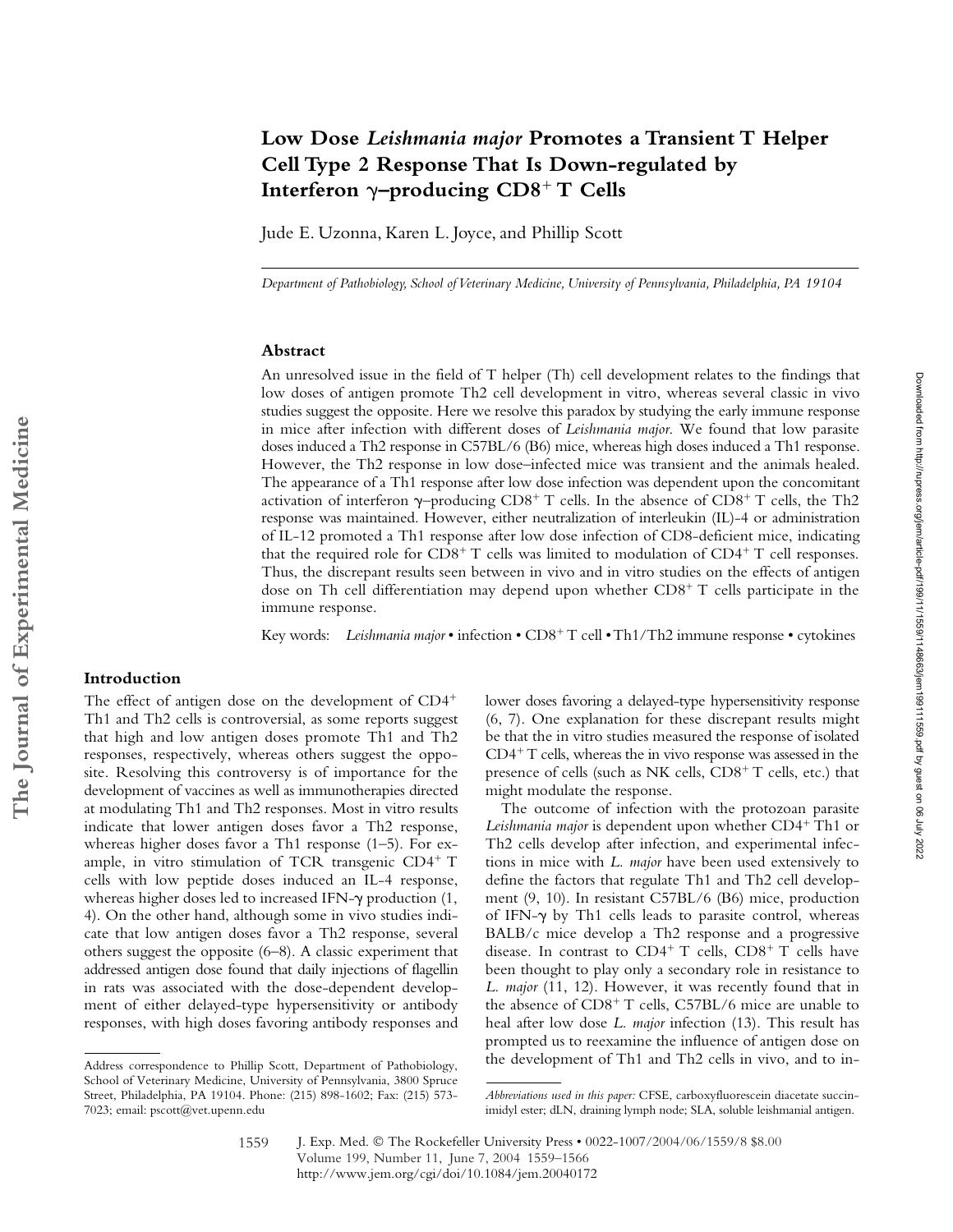vestigate the possible regulatory role of  $CD8<sup>+</sup>$  T cells on Th cell development. At present, the prevailing thought is that low doses of *L. major* promote a Th1 response, based on the finding that although BALB/c mice infected with high parasite doses develop an uncontrolled infection, a protective Th1 response is induced after low dose infection (14, 15).

Here we report that low dose *L. major* infection of B6 mice primes  $CD4^+$  T cells for Th2 cell development. However, L. major concomitantly activates IFN-y-producing  $CD8<sup>+</sup>$  T cells, which promotes a switch from the  $CD4^+$  Th2 response to a protective Th1 response. Thus, our results unveil an important role for  $CD8^+$  T cells as regulators of CD4<sup>+</sup> Th1 cell development, suggesting that low antigen doses may preferentially promote a CD4<sup>+</sup> Th2 response in vivo, but in situations where  $CD8^+$  T cells are concomitantly activated this Th2 response might be masked. These findings have direct implications for how vaccines or immunotherapies might be administered to preferentially develop a Th1 or Th2 response.

#### **Materials and Methods**

Mice. 6-8 wk old female C57BL/6 (B6), homozygous CD8 $\alpha$ (B6. 129S2-cd8atmimak, CD8 KO), IFN-γ (B6.129S7-Ifngtm1Ts,  $\gamma$ -KO), and  $\beta$ -2 microglobulin (B6. 129P2- $\beta$ 2mtmiUnc,  $\beta$ 2m KO)–deficient mice were purchased from The Jackson Laboratory. All mice were maintained in a specific pathogen-free environment at the University of Pennsylvania Animal Care Facilities.

*Parasites and Antigen. L. major* parasites (MHOM/IL/80/Friedlin) were grown in Grace's insect medium (Life Technologies) supplemented with 20% heat-inactivated FBS, 2 mM glutamine, 100 U/ml penicillin, and 100  $\mu$ g/ml streptomycin. For infection, 7-d stationary phase promastigotes were washed three times in PBS and counted. Mice were infected by injecting 10<sup>6</sup> (high dose) or  $10<sup>3</sup>$  (low dose) parasites suspended in 10  $\mu$ l PBS in the ear (intradermal), and the course of lesion progression was monitored weekly by measuring the diameter of ear induration with vernier calipers (Thomas). In some experiments, mice were infected with low dose parasites suspended in  $10 \mu l$  PBS containing leishmanial antigen (106 freeze-thawed *L. major*).

*In Vivo Anti–IL-4 mAb and rIL-12 Treatment.* Mice were treated intraperitoneally with 2 mg anti–IL-4 antibody (11B11) in PBS given at the time of infection and then once weekly for 3 wk. Control mice were given the same concentration of rat IgG in PBS. Recombinant IL-12 (0. 5  $\mu$ g/mouse per injection; provided by J. Sypek and S. Wolf, Wyeth Discovery Research, Cambridge, MA) was given first at the time of infection (mixed with parasites) and at 3 and 6 d after infection intraperitoneally. Control mice received injections of PBS.

*CD8 T Cell Purification and Adoptive Transfer.* B6 mice and IFN- $\gamma$ -deficient mice were depleted of CD4<sup>+</sup> T cells by injection of 1 mg anti-CD4 mAb (GK1.5) 1 and 3 d before mice were killed. This treatment routinely depletes  $>98\%$  of CD4<sup>+</sup> T cells when assessed by flow cytometry. Pooled single cell suspensions of spleens and lymph nodes were depleted of red blood cells by lysing with ammonium chloride lysis buffer, and  $CD8^+$  T cells were purified using T cell columns (R&D Systems) according to the manufacturer's recommendations.  $10^7$  purified CD8<sup>+</sup> T cells were transferred intravenously into naive CD8-deficient mice that were then infected the next day with 103 *L. major*.

*In Vitro Recall Response.* At various times after infection, retromaxillary lymph nodes were harvested and made into single cell suspensions. Cells were washed, resuspended at  $4 \times 10^6/\text{ml}$ in complete medium (DMEM supplemented with 10% heatinactivated FBS, 25 mM Hepes,  $5 \times 10^{-5}$  M 2-ME, 2 mM glutamine, 100 U/ml penicillin, and 100  $\mu$ g/ml streptomycin), and plated at 1 ml/well in 24-well tissue culture plates (Falcon Products). Cells were stimulated with or without 50  $\mu$ g/ml soluble leishmanial antigen (SLA). To facilitate the detection of IL-4, 5  $\mu$ g/ml anti–IL-4R blocking mAb (M1; provided by F. Finkelman, University of Cincinnati, Cincinnati, OH, and Immunex) was added to prevent autocrine consumption of IL-4. The culture supernatant fluids were collected after 72 h and stored at 70 C until they were assayed for cytokines by ELISA.

*Cellular Proliferation and Intracellular Cytokine Staining.* To assess cellular proliferation and intracellular cytokine accumulation, cells were labeled with carboxyfluorescein diacetate succinimidyl ester (CFSE) dye and cultured in 96-well round-bottom culture plates  $(2 \times 10^5/\text{well}$  in 200  $\mu$ l aliquots) in the presence of 50  $\mu$ g/ml SLA. After 5 d, cells were stimulated with 50 ng/ml PMA and 500 ng/ml ionomycin for 5 h. 10  $\mu$ g/ml brefeldin A was added in the last 2 h to enhance intracellular cytokine protein accumulation. Cells were harvested and stained for cell surface markers and intracellular cytokines (16).

Cytokine ELISAs. IL-4 and IFN-γ concentrations in culture supernatants were measured by sandwich ELISA as described previously (17). The levels of detection of the ELISA were 0.4 U/ml and 30 pg/ml for IL-4 and IFN- $\gamma$ , respectively.

*Estimation of Parasite Burden.* The parasite burden in the ear was quantified as described previously (18) with minor modifications. In brief, the dorsal and ventral layers of the ear were separated with forceps and incubated for 30 min at 37 C in complete Grace's medium containing 1 mg/ml collagenase/dispase (Sigma-Aldrich). Thereafter, the ears were minced and homogenized in 2 ml Teflon-coated tissue grinder and the homogenate was serially diluted (1:2) in 96-well plates and incubated at 26 C. The number of viable parasites in each tissue was calculated from the highest dilution at which parasites were observed after 7 d.

*Statistical Analysis.* A two-tailed Student's *t* test was used to compare means of lesion sizes, parasite burdens, and cytokine production from different groups of mice. Differences were considered significant at  $P \leq 0.05$ .

# **Results**

*Low Dose L. major Infection Promotes Th2 Responses.* To investigate the influence of parasite dose on the development of CD4<sup>+</sup> T cells in vivo, B6 mice were infected with either 103 or 106 *L. major* intradermally in the ear. After 3 wk, cells from the draining lymph nodes of infected mice were CFSE labeled to monitor proliferation and stimulated with SLA.  $CD4+T$  cells from mice infected with a high dose of parasites exhibited substantial antigen-specific proliferation (Fig. 1 A). In addition, intracellular cytokine staining indicated that a large percentage of the CD4<sup>+</sup> T cells produced IFN- $\gamma$ , whereas few cells produced IL-4 (Fig. 1 B). In contrast, cells from low dose–infected mice proliferated less well, and a smaller percentage of cells made IFN-y. However, a significantly higher percentage of cells from low dose–infected mice made IL-4. This pattern of response was also observed when cytokine production was measured by ELISA. Cells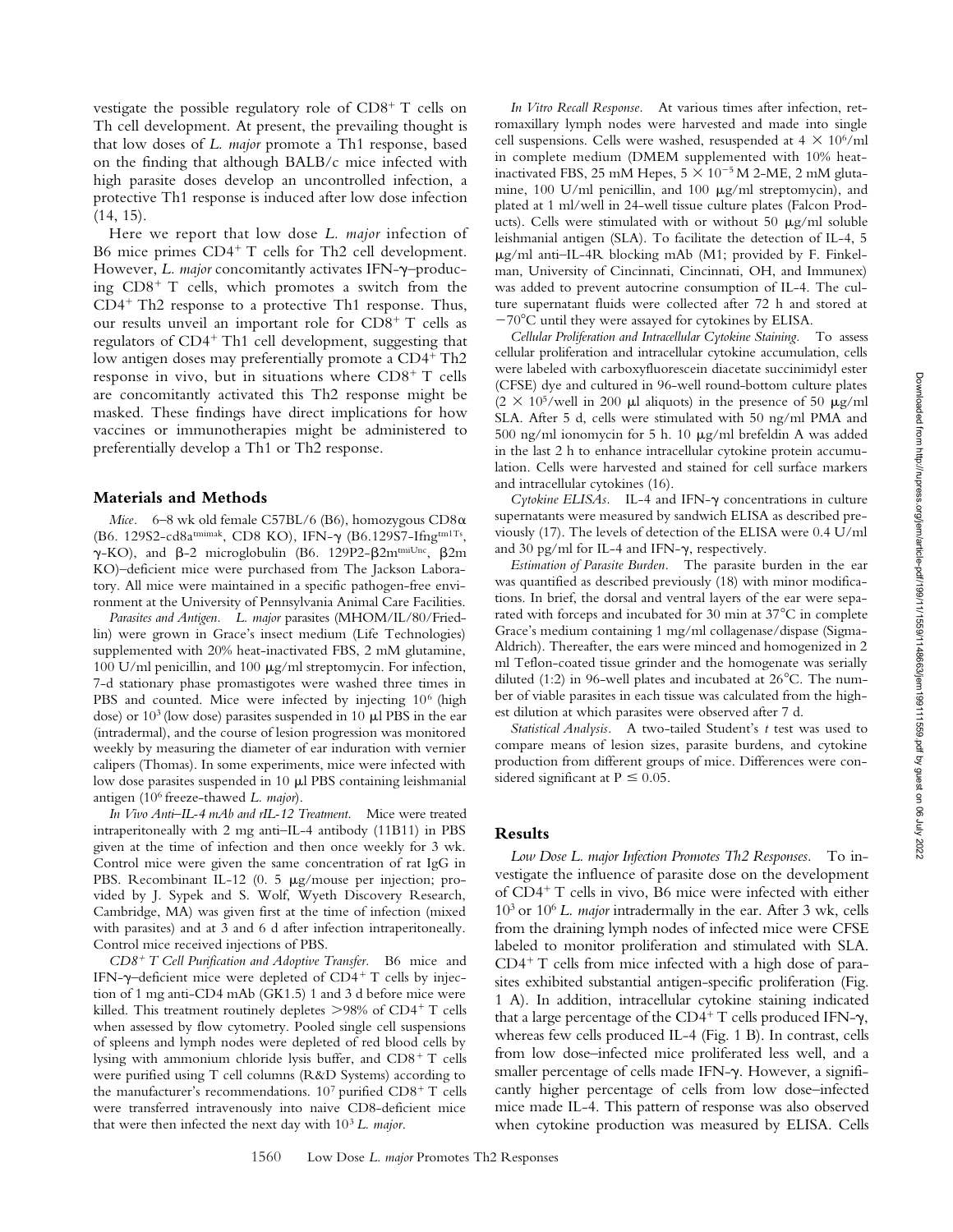

**Figure 1.** Parasite dose influences the development of  $CD4+T$  cell responses in vivo. (A) Antigen-specific proliferation by CD4+ T cells is diminished in low dose–infected mice. B6 mice were infected intradermally with a low (10<sup>3</sup>) or high (10<sup>6</sup>) dose of *L. major*. 3 wk after infection, mice were killed and cells isolated from the retromaxillary draining lymph node (dLN) were CFSE labeled, stimulated for 5 d with SLA, and analyzed for proliferation by flow cytometry by gating on live  $CD4^+$  cells. (B) Low dose *L. major* infection induces an early CD4<sup>+</sup> Th2 response. Cells from A above were also stained for intracellular IFN- $\gamma$  and IL-4. (C) Levels of IFN- $\gamma$  and IL-4 in 72-h culture supernatant fluids of lymph node cells from A above. (D and E) The early low dose–induced Th2 response in B6 mice is transient. B6 mice infected with a low or high dose of *L. major* were monitored weekly for the development and progression of cutaneous lesion (D). 16 wk after infection and resolution of lesion, mice were killed and cells from the dLN were stimulated with SLA for 72 h. The supernatant fluid was then assayed for IFN-y and IL-4 by ELISA (E). Representative data from three experiments with similar results are presented.

from low dose–infected mice produced more IL-4 and less IFN- $\gamma$ , whereas those from high dose-infected mice produced no IL-4, but high levels of IFN- $\gamma$  (Fig. 1 C). Thus, at this early time point, the  $CD4^+$  T cell response in B6 mice



1561 Uzonna et al.

infected with low doses of *L. major* is strongly biased toward a Th2 response. Nevertheless, as reported previously (13, 15), low dose infections were associated with healing and effective parasite control several weeks after infection (Fig. 1 D and unpublished data). Furthermore, when the immune response was assessed in the healed mice, both low and high dose-infected mice exhibited an enhanced IFN- $\gamma$  response, indicating that the dominant  $CD4^+$  Th<sub>2</sub> response seen in low dose–infected mice was transient (Fig. 1 E).

*Low Dose L. major Infection Leads to a Sustained Th2 Response in the Absence of CD8 T Cells.* Because the Th2 response induced by low dose infection was transient, we explored the possibility that non-CD4<sup>+</sup> T cells responding to *Leishmania* antigen may regulate Th cell responses. We found that both high and low dose *L. major* infections were associated with a robust  $CD8^+$  T cell proliferative response (Fig. 2 A), and a significant percentage of these  $CD8^+$  T cells produced IFN- $\gamma$  (Fig. 2 B). Therefore, we hypothesized that  $CD8<sup>+</sup>$  T cells might contribute to reversing the early Th2 response seen in low dose *L. major* infection. Consistent with this idea was a recent finding that  $CD8<sup>+</sup> T$ cells are required for healing a low dose infection with *L. major* (13). However, this contrasts with several previous studies demonstrating that  $CD8<sup>+</sup> T$  cells are not required for control of a primary infection (19–21). To determine if the discrepancy in these results was related to infection dose, and whether IFN- $\gamma$ -producing CD8<sup>+</sup> T cells were involved in modulating the initial Th2 response, we infected  $CD8^+$  T cell-deficient mice, both CD8 and  $\beta$ 2m KO animals, with low or high doses of *L. major*. Similar to infected WT mice, at 3 wk after infection cells from low dose– infected CD8 T cell–deficient mice produced more IL-4 and less IFN- $\gamma$ , whereas those from high dose-infected mice produced no IL-4, but high levels of IFN- $\gamma$  (unpublished data). Neither CD8 nor  $\beta$ 2m-deficient mice were able to resolve disease after low dose infections, whereas high dose infection was associated with disease resolution in both strains of mice (Fig. 2, C and D). Consistent with a role for

> Figure 2. CD8<sup>+</sup> T cells are required for downmodulation of low dose–induced Th2 responses and susceptibility to *L. major.* (A and B) *L. major* infection induces proliferation and IFN- $\gamma$  production by CD8<sup>+</sup> T cells in B6 (WT) mice. The dLN cells from B6 mice infected with low and high dose *L. major* for 3 wk were labeled with CFSE, stimulated with SLA for 5 d, and stained for intracellular IFN-y. (A) Proliferation (gated on live  $CD8^+$  cells) and (B) IFN- $\gamma$  production by  $CDS^+$  T cells was analyzed by flow cytometry. (C and D)  $CD8<sup>+</sup>$  T cells are required for resistance to low dose, but are dispensable for high dose *L. major* infection. Course of lesion progression (C) and parasite burden (D) in the ear of WT, CD8, and  $\beta$ 2m-deficient mice infected with low and high dose *L. major*. (E) In the absence of  $CD8<sup>+</sup>$  T cells, the low dose–induced Th2 response is sustained. CD8-deficient mice infected with low and high doses of *L. major* were killed at 13 wk, the dLN cells were stimulated with SLA for 3 d, and the production of IFN- $\gamma$ and IL-4 was measured by ELISA. Representative data from three experiments with similar results are presented.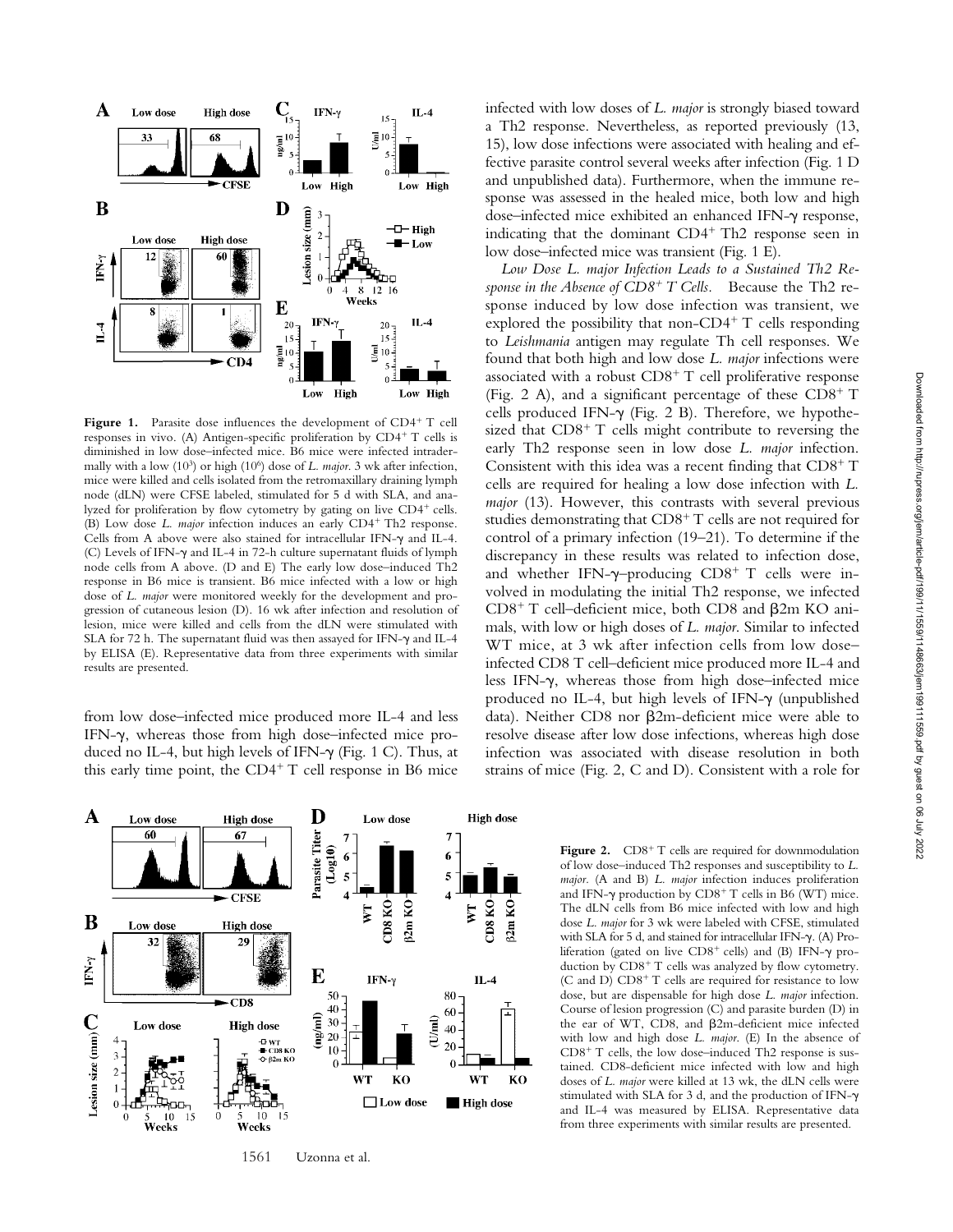

Figure 3. Leishmanial antigen overcomes the dependence on CD8<sup>+</sup>T cells for resolution of low dose infections. CD8-deficient mice infected with a low dose, a high dose, or a low dose of *L. major* suspended in 106 freeze-thaw parasites (low dose plus antigen) were killed at 3 wk and the dLN cells were labeled with CFSE, stimulated with SLA for 5 d, and stained for intracellular IFN-y. Proliferation (A) and intracellular IFN-y secretion (B) by  $CD4+T$  cells from infected mice. (C) Some cells were stimulated with SLA for 72 h and the supernatant fluids were collected and assayed for IFN- $\gamma$  and IL-4 production by ELISA. (D) Enhanced resistance in CD8-deficient mice infected with low dose *L. major* mixed with leishmanial antigen. CD8-deficient mice were infected with a low dose of *L. major* or a low dose given with leishmanial antigen as described above, and lesion size was measured weekly. Some low dose–infected B6 (WT) mice were included as positive control. Data presented are a representative of two experiments with similar results.

 $CD8<sup>+</sup>$  T cells in down-regulation of Th2 responses, at 13 wk IL-4 production by cells from low dose–infected CD8 deficient mice was significantly greater than that produced by cells from WT mice (Fig. 2 E). Correspondingly, the IFN- $\gamma$  response in low dose-infected CD8-deficient animals remained low relative to either low dose–infected WT mice or either mouse strain infected with a high dose of parasites (Fig. 2 E). These results strongly implicate  $CD8^+$  T cells as important for down-regulating the early Th2 response in low dose–infected mice.

*Leishmanial Antigen Overcomes the Dependence on CD8<sup>+</sup> T Cells for Resolution of Low Dose Infections.* To determine if

simply increasing the antigen dose rather than increasing the number of live parasites could promote a Th1 response, we characterized the  $CD4^+$  T cell response of B6 and CD8deficient mice infected with a low dose of live parasites mixed with a high dose of leishmanial antigen. Because similar results were obtained from both mice, only data from CD8 deficient mice are presented. After administration of high doses of antigen in the form of killed parasites,  $CD4^+$  T cell proliferation, and the percent of those cells producing IFN- $\gamma$ , was equivalent to that seen with a high dose of live L. major (Fig. 3, A and B). Similarly, IFN- $\gamma$  and IL-4 production analyzed by ELISA indicated that high antigen doses promoted a Th1 response (Fig. 3 C), suggesting that the critical factor in  $CD4^+$  T cell activation is the dose of antigen and not whether the parasites are alive.

To test if the increase in IFN- $\gamma$  produced by CD4<sup>+</sup> T cells was sufficient to overcome the requirement for CD8 T cells in a low dose infection, we assessed the outcome of infection in low dose–infected CD8-deficient mice given leishmanial antigen. Although CD8-deficient mice given a low dose of *L. major* developed nonhealing lesions, the same dose of *L. major* given with antigen was associated with a healing infection (Fig. 3 D). In fact, control of the infection was greater than that observed in WT mice given a low dose, which would be expected if the high dose of dead parasites increased the  $CD4+Th1$  response. These results indicate that by increasing the antigen dose at the time of initial  $CD4^+$  T cell priming, sufficient  $CD4^+$  Th1 cells can be activated to preclude a need for  $CD8^+$  T cells.

*CD8 T Cells Are Not Required for Healing a Low Dose Infection if Th2 Cell Development Is Blocked.* If CD8<sup>+</sup> T cells are only necessary to modulate the Th2 response induced by exposure to low doses of antigen, then blocking Th2 cell development by other means should eliminate the requirement for  $CD8<sup>+</sup> T$  cells. To test this, we treated  $CD8$ deficient mice with either neutralizing anti–IL-4 mAb or IL-12. In contrast to untreated animals, CD8-deficient mice depleted of IL-4 were able to heal their low dose infections with the same kinetics as that seen in B6 mice, and exhibited a reduced parasite burden (Fig. 4 A). The healing response seen in low dose CD8-deficient infected mice that were treated with anti–IL-4 was associated with enhanced IFN- $\gamma$  responses and decreased IL-4 responses (Fig. 4 B). Similarly, low dose–infected CD8-deficient mice treated with IL-12 failed to develop disease, effectively controlled their parasites, and exhibited a Th1 response (Fig. 4, C and D). Taken together, these results indicate that the conditional requirement for  $CD8<sup>+</sup> T$  cells in a low dose infection is due to their role in reversing the initial Th2 response and that if this response is blocked,  $CD8<sup>+</sup>$  T cells are unnecessary for lesion resolution.

*The Protective Effect of CD8<sup>+</sup> T Cells Is Mediated by IFN-* $\gamma$ *.* The data above suggests that  $CD8<sup>+</sup>$  T cells are required for down-regulating the initial Th2 response by proliferating and producing IFN- $\gamma$ , although it is possible that other IFN-y-independent mechanisms might be involved. To directly address this, we adoptively transferred  $CD8^+$  T cells from B6 or IFN-y-deficient mice into CD8-deficient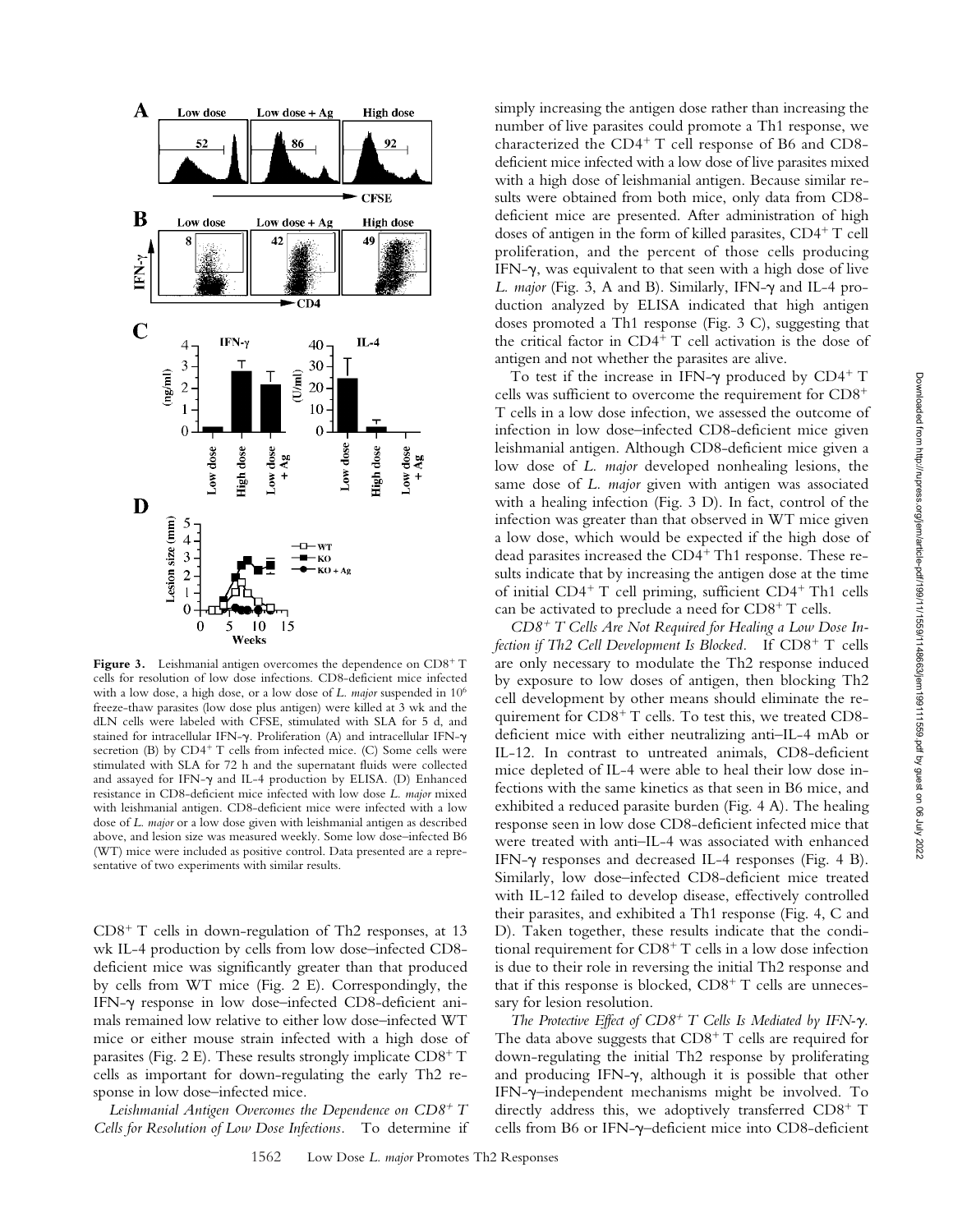

mice and infected them with a low dose of *L. major*. As expected, recipients of WT  $CD8<sup>+</sup>$  T cells resolved their lesions and efficiently controlled parasite replication. In contrast, mice that received cells from IFN- $\gamma$ -deficient mice developed progressive disease similar to PBS controls (Fig. 5 A). Corresponding with the outcome of infection, adoptive transfer of WT CD8<sup>+</sup> T cells promoted the development of a Th1 response, whereas mice that received IFN-  $\gamma$ -deficient CD8<sup>+</sup> T cells exhibited cytokine levels similar to unreconstituted CD8-deficient mice (Fig. 5 B). These data demonstrate that the protective effect of  $CD8^+$  T cells during low dose infections is mediated by their production of IFN- $\gamma$ , which down-regulates the initial Th2 response and enhances Th1 cell development.

*CD8 T Cells Are Not Required to Control a Low Dose Infection in Immune Mice.* The observation that CD8<sup>+</sup> T cells are required for resistance against low dose *L. major* infection has implications for vaccination strategies against leishmaniasis. Natural infections are initiated by inoculation of low numbers of parasites by the sandfly, which raises the question whether a vaccine targeting  $CD4+T$  cells would be sufficient to mediate resistance to *L. major*. Indeed, several vaccine studies have found that  $CD8^+$  T cells are important for optimal resistance to *L. major* (22–24). However, whether  $CD8<sup>+</sup>$  T cells are an obligatory requirement or are necessary due to suboptimal  $CD4^+$  T cell induction is unclear. To address this issue, we asked whether CD8-deficient mice that controlled a high dose *L. major* infection could mount a protective secondary response to low dose challenge. Therefore, B6 and CD8-deficient mice were infected with a high dose of *L. major*. 6 mo after the primary infection, these healed mice and their age-matched naive controls were challenged with a low dose of *L. major*. As expected, naive CD8-deficient mice challenged with low dose *L. major* developed progressive disease, whereas naive B6

Figure 4.  $CD8^+$  T cells are not required for healing a low dose infection if Th2 cell development is blocked. (A) Anti–IL-4 mAb promotes healing in low dose–infected CD8-deficient mice. CD8-deficient mice infected with a low dose of *L. major* were injected intraperitoneally with 2 mg anti–IL-4 mAb ( $\circlearrowright$ ) or control rat IgG ( $\blacksquare$ ) at the time of infection and weekly thereafter for 3 wk. Mice were monitored weekly for lesion size and killed at 11 wk to determine parasite burden. (B) Anti–IL-4 mAb treatment blocks the low dose– induced Th2 response. At the time of death, dLN cells were stimulated with SLA and the supernatant fluids were assayed for IFN- $\gamma$  and IL-4 by ELISA. (C) IL-12 promotes healing in low dose–infected CD8-deficient mice. CD8-deficient mice were infected with a low dose of *L. major* resuspended in  $0.5 \mu$ g IL-12. Infected mice received additional injections of  $0.5 \mu g$  IL-12 or PBS intraperitoneally on days 3 and 6, and lesion size was monitored weekly. 11 wk after infection, mice were killed to estimate parasite burden in the ear. (D) IFN- $\gamma$  and IL-4 production by dLN cells from IL-12– and PBS-treated mice after in vitro stimulation with SLA. Data presented are a representative of two experiments with similar results.

mice developed small lesions that eventually resolved. In contrast, both healed B6 and CD8-deficient mice developed minimal lesions after challenge and the lesions contained few parasites (Fig. 6). These results indicate that if sufficient  $CD4+T$  cell immunity is generated, its efficacy and durability are independent of  $CD8^+$  T cells. However,



Figure 5. The protective effect of  $CD8^+$  T cells is mediated by IFN- $\gamma$ . (A) CD8-deficient mice were given PBS (CD8 KO) or 107 purified CD8<sup>+</sup> T cells from B6 (& WT) or IFN- $\gamma$ -deficient (&  $\gamma$ -KO) mice, and infected with a low dose of *L. major* the next day. The course of lesion progression was monitored and 14 wk after infection mice were killed to determine parasite burden. (B) CD8+ T cells from WT, but not IFN- $\gamma$ deficient, mice inhibit the low dose–induced Th2 response. At the time of death, dLN cells were stimulated with SLA for 72 h and the supernatant fluids were assayed for IFN- $\gamma$  and IL-4 production by ELISA. Data presented are a representative of two experiments with similar results.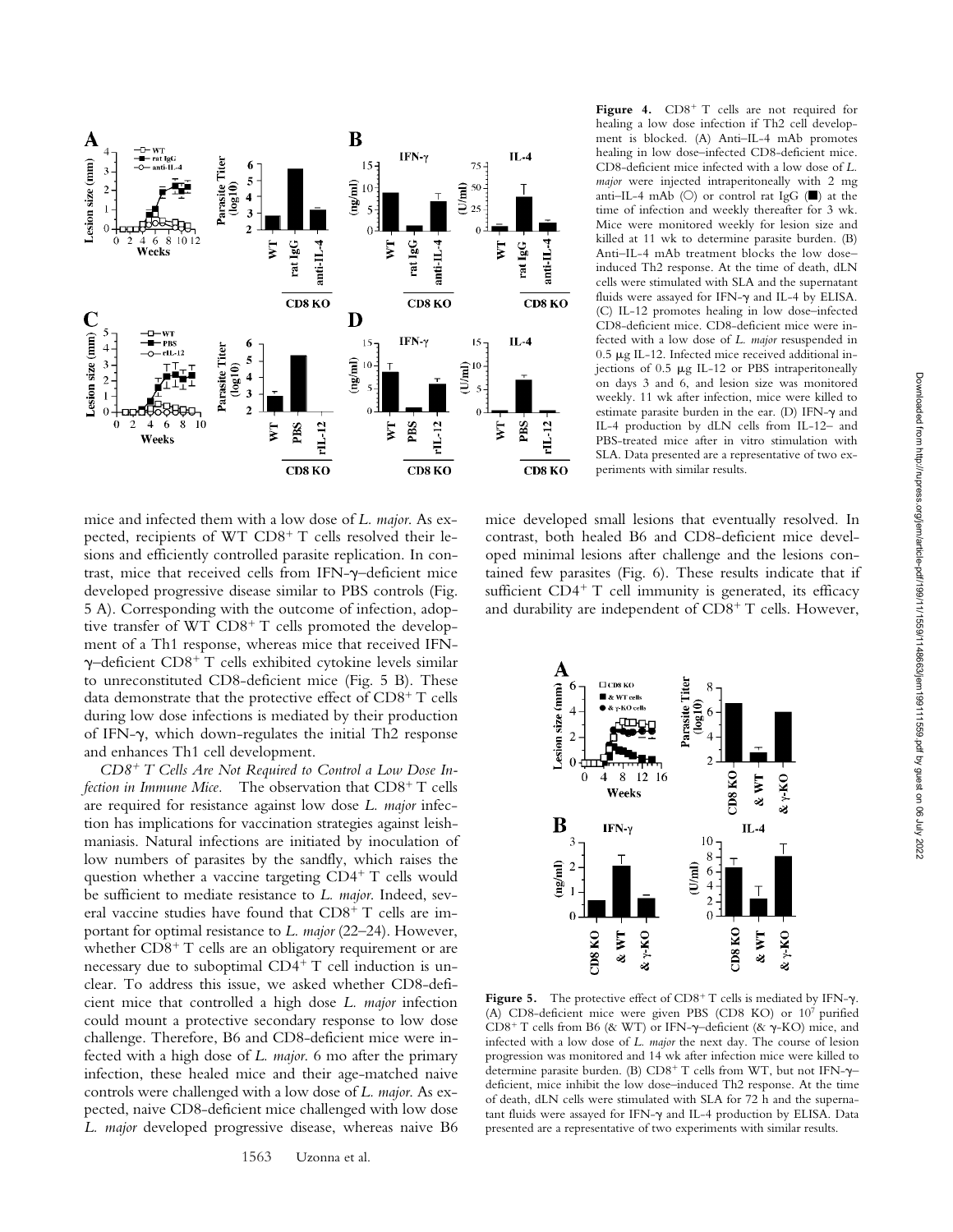

Figure 6. CD8<sup>+</sup>T cells are not required to control a low dose infection in immune mice. B6 (WT) and CD8-deficient (KO) mice (five mice per group) were infected with 106 (high dose) *L. major* and allowed to heal. 6 mo after primary infection, healed mice together with some naive controls (five mice each) were challenged with 103 *L. major* and the course of lesion progression was monitored. 10 wk after challenge mice were killed to estimate parasite burden. Data presented are a representative of two experiments with similar results.

whether this only applies to mice that maintain persistent parasites, which would be the case here, has yet to be tested.

## **Discussion**

Understanding how antigen dose influences the development of Th1 and Th2 cells is important for designing vaccines and to date, experiments that have addressed this issue have had conflicting results. Several in vitro studies using TCR transgenic T cells show that low doses of antigen favor the generation of Th2 cells, whereas high doses favor Th1 cells (1–4). In contrast, the effect of antigen dose on the development of CD4<sup>+</sup> Th cells in vivo is less clear. Although some studies indicate that low and high antigen doses favor Th1 and Th2 cell development, respectively (6, 7, 14, 15), others show the reverse (5, 8). In this study, we provide an explanation for these conflicting results. We find that low doses of *L. major* parasites promote the expansion of Th2 cells, but that due to the concomitant production of IFN- $\gamma$  by CD8<sup>+</sup> T cells, the Th2 response is transient. Thus, in the absence of  $CD8<sup>+</sup>$  T cells, or in cases where  $CD8^+$  T cells are not stimulated, low doses of antigen might promote a Th2 response, not only in vitro, but also in vivo. Our observation that low dose infection induces a Th2 response is also consistent with several reports that show that the development of allergic airway disease in the murine model of atopic asthma is associated with low dose allergen sensitization resulting in high levels of IL-4 and IgE production, and can be blocked by high dose antigen sensitization (25–27).

A role for  $CD8^+$  T cells in resistance to leishmaniasis has been described, but not linked with the effects of parasite dose on Th cell development. For example,  $CD8<sup>+</sup>$  T cells contribute to optimal resistance in a secondary infection (11, 28), to vaccine-induced immunity (22–24), and more recently were reported to be required for resistance to a primary infection (13). The function of  $CD8<sup>+</sup> T$  cells in these systems could involve cytotoxicity because *Leishmania*-spe-

cific cytotoxic T cells capable of directly lysing infected macrophages have recently been cloned from mice infected or vaccinated with *Leishmania amazonensis* (29, 30). However, in our studies it is more likely that the ability of CD8 T cells to make IFN-y contributes to the resistance observed because  $CD8^+$  T cells from IFN- $\gamma$ -deficient mice were unable to promote healing.  $CD8^+$  T cell–derived IFN- $\gamma$  might be important for activating macrophages to kill *L. major*, particularly because  $CDS^+T$  cells accumulate in lesions of mice infected with *L. major* (13). However, we would argue that the critical function for  $CD8^+$  T cell-derived IFN- $\gamma$  is to modulate the Th2 response because blockade of Th2 responses in CD8-deficient mice by other means promoted resistance in low dose–infected mice. Similarly, the role of  $CD8<sup>+</sup>$  T cells in vaccine-induced immunity has been shown to involve IFN- $\gamma$  production (23). These results are consistent with findings where it was found that  $CD8^+$  T cells switched an immune response from a humoral to a cellmediated mode  $(31)$ , contributed to maintaining a  $CD4^+$ Th1 response in an allograft-rejection model (32), inhibited IL-4 production by  $CD4^+$  T cells (33), and in viral infections promoted CD4<sup>+</sup> Th1 cell development in an IFN-y-dependent manner (34, 35). Taken together, the data strongly favor a role for  $CD8^+$  T cell-derived IFN- $\gamma$  in promoting a Th1 response and resistance after low dose infection.

CD8<sup>+</sup> T cell-derived IFN- $\gamma$  could influence Th1 cell development indirectly via enhancement of IL-12 production by DCs (36) or through the production of proinflammatory chemokines (37, 38). Another effect of  $CD8^+$  T cell-derived IFN-y in augmenting the Th1 response could involve increased STAT-1 activation in  $CD4^+$  T cells, leading to increased T-bet, IFN- $\gamma$ , and IL-12 receptor expression. (39, 40). Consistent with this role for IFN- $\gamma$ , were findings in an immunization model suggesting that  $CD8^+$ -derived IFN- $\gamma$  was important in maintaining IL-12 receptor expression (23). We favor this role for IFN- $\gamma$  because increased IL-12 signaling would not only enhance the IFN- $\gamma$  response, but might lead to the preferential expansion of Th1 cells in response to IL-12, contributing to the shift in the Th cell response from a Th2 to a Th1 response over time.

An important experiment showing the influence of antigen dose on CD4<sup>+</sup> Th cell development in an infectious disease model came from the work of Bretscher et al. (14), who found that low dose *L. major* infection induces Th1 cell development and resistance in the highly susceptible BALB/c mouse. We were unable to investigate the role of  $CD8<sup>+</sup>$  T cells in low dose healing in BALB/c mice because in our laboratory, and some others (41, 42), BALB/c mice infected with low doses of *L. major* failed to heal (unpublished data). The use of different *L. major* strains may account for these divergent results (43, 44). Many factors contribute to the development of Th cell subsets in leishmaniasis (9, 10), and we would argue that the influence of dose is subordinate to one of these factors in BALB/c mice. Nevertheless, although we were unable to directly test the role of  $CD8<sup>+</sup>$  T cells in the resistance seen to low dose in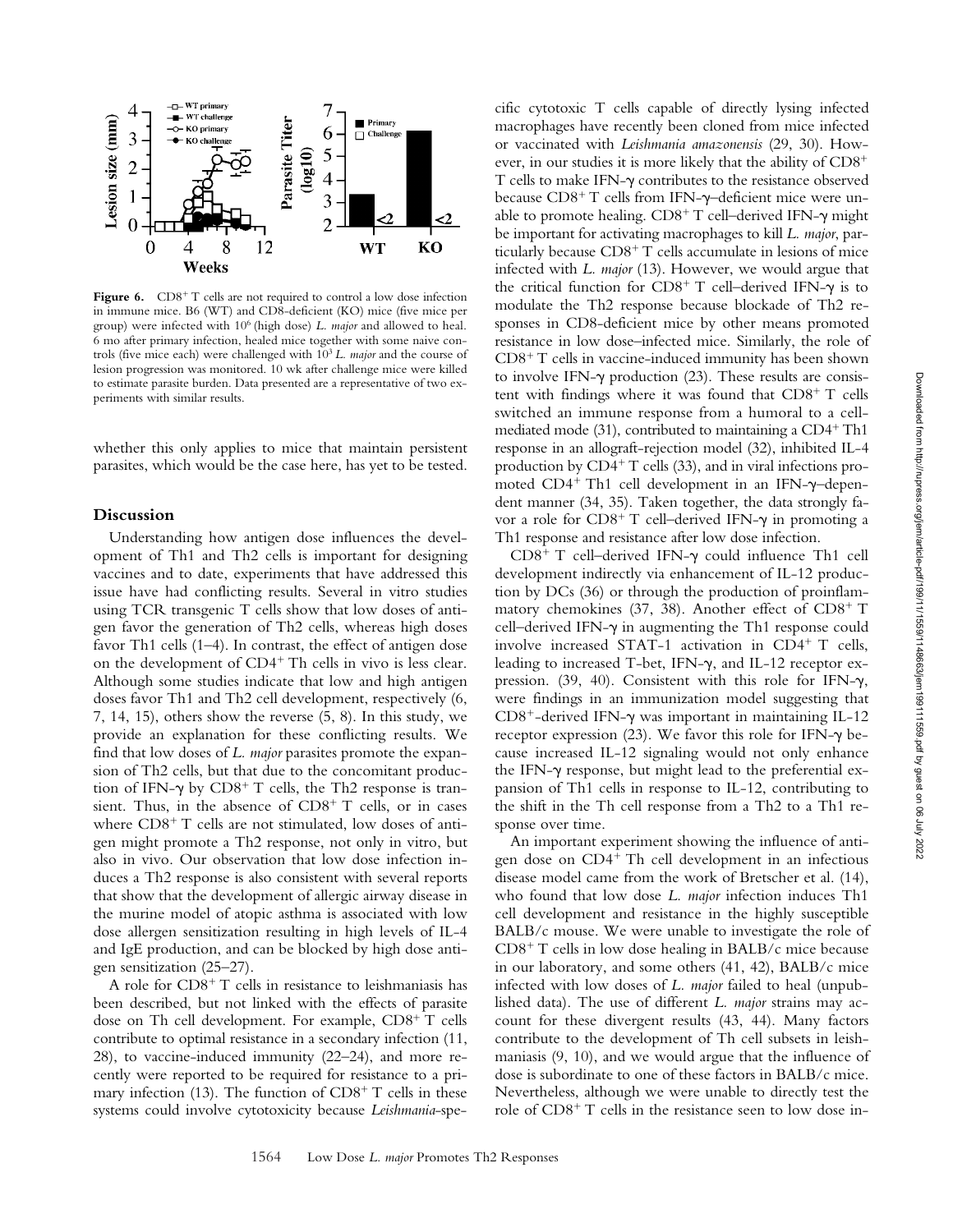fection, other studies support the idea that  $CD8^+$  T cells are important to resistance in BALB/c mice. Thus, the ability of BALB/c mice to develop a Th1 response and resistance to *L. major* after vaccination with LACK DNA, which arguably would constitute a low dose of antigen, is completely dependent upon  $CD8<sup>+</sup> T$  cells (22, 23).

The requirement for  $CD8<sup>+</sup>$  T cells to resolve a low dose infection, as well as other reports that showed that immunity after vaccination with LACK DNA (22, 23) or heat-killed *L. major* in CpG adjuvant (24) depends on CD8<sup>+</sup> T cells, has implications for vaccination against leishmaniasis. Our data indicates that one way  $CD8<sup>+</sup>$  T cells promote resistance is by blocking the development of a  $CD4^+$  Th2 response. Whether this is the case in vaccine models is unclear, but studies using CpG as an adjuvant indicate that IFN-y production from  $CD8<sup>+</sup> T$  cells is required. Interestingly, the requirement for  $CD8<sup>+</sup> T$  cells was observed both at the vaccination stage and the challenge stage (23). In contrast, we found that if immunity was induced by a high dose infection,  $CD8<sup>+</sup>$  T cells were not required at the time of challenge. This may indicate that if a large  $CD4^+$  T cell response is generated,  $CD8<sup>+</sup>$  T cells may not be required to maintain immunity. On the other hand, the durability of infectioninduced resistance may differ from vaccine models because *L. major* persists after resolution of disease and therefore can contribute to the continuous activation of effector CD4+ T cells (45, 46). In any event, it is likely that optimal protection will depend on the activation of both  $CD4^+$  and  $CD8^+$ T cells, and our data elucidates one of the mechanisms by which  $CD8<sup>+</sup>$  T cells contribute to immunity.

In summary, we have shown that low doses of *L. major* induce a transient Th2 response, which is modulated by  $CD8<sup>+</sup>$  T cells over several weeks of infection. These findings may in part explain why under natural conditions, where sand flies inoculate low numbers of parasites, the development of immunity can take several weeks (18). More importantly, they indicate that the discrepancy between in vivo and in vitro findings on the role of antigen dose in Th cell development can be explained by whether  $CD8<sup>+</sup> T$ cells are concomitantly activated. Antigen dose is an important component in Th cell development and our results provide additional insights into how dose might influence the efficacy of vaccines and immunotherapies.

We thank Drs. Jay Farrell and Chris Hunter for critically reading the manuscript and members of the Scott Lab for their insightful discussions.

This work was supported by National Institutes of Health grant number AI-35914 (to P. Scott).

*Submitted: 27 January 2004 Accepted: 20 April 2004*

## **References**

1. Constant, S., C. Pfeiffer, A. Woodard, T. Pasqualini, and K. Bottomly. 1995. Extent of T cell receptor ligation can determine the functional differentiation of naive CD4<sup>+</sup> T cells. *J*. *Exp. Med.* 182:1591–1596.

- 2. Constant, S.L., and K. Bottomly. 1997. Induction of Th1 and Th2  $CD4+T$  cell responses: the alternative approaches. *Annu. Rev. Immunol.* 15:297–322.
- 3. Hosken, N.A., K. Shibuya, A.W. Heath, K.M. Murphy, and A. O'Garra. 1995. The effect of antigen dose on CD4+ T helper cell phenotype development in a T cell receptor-alpha beta-transgenic model. *J. Exp. Med.* 182:1579–1584.
- 4. Boonstra, A., C. Asselin-Paturel, M. Gilliet, C. Crain, G. Trinchieri, Y.J. Liu, and A. O'Garra. 2003. Flexibility of mouse classical and plasmacytoid-derived dendritic cells in directing T helper type 1 and 2 cell development: dependency on antigen dose and differential Toll-like receptor ligation. *J. Exp. Med.* 197:101–109.
- 5. Brandt, K., J. van der Bosch, R. Fliegert, and S. Gehring. 2002. TSST-1 induces Th1 or Th2 differentiation in naive CD4 T cells in a dose- and APC-dependent manner. *Scand. J. Immunol.* 56:572–579.
- 6. Parish, C.R. 1971. Immune response to chemically modified flagellin. II. Evidence for a fundamental relationship between humoral and cell-mediated immunity. *J. Exp. Med.* 134:21–47.
- 7. Parish, C.R. 1972. The relationship between humoral and cell-mediated immunity. *Transplant. Rev.* 13:35–66.
- 8. Guery, J.C., F. Galbiati, S. Smiroldo, and L. Adorini. 1996. Selective development of T helper (Th)2 cells induced by continuous administration of low dose soluble proteins to normal and beta(2)-microglobulin-deficient BALB/c mice. *J. Exp. Med.* 183:485–497.
- 9. Sacks, D., and N. Noben-Trauth. 2002. The immunology of susceptibility and resistance to *Leishmania major* in mice. *Nat. Rev. Immunol.* 2:845–858.
- 10. Reiner, S.L., and R.M. Locksley. 1995. The regulation of immunity to *Leishmania major. Annu. Rev. Immunol.* 13:151–177.
- 11. Farrell, J.P., I. Muller, and J.A. Louis. 1989. A role for Lyt2 T cells in resistance to cutaneous leishmaniasis in immunized mice. *J. Immunol.* 142:2052–2056.
- 12. Muller, I., P. Kropf, R.J. Etges, and J.A. Louis. 1993. Gamma interferon response in secondary *Leishmania major* infection: role of CD8<sup>+</sup> T cells. *Infect. Immun.* 61:3730-3738.
- 13. Belkaid, Y., E. Von Stebut, S. Mendez, R. Lira, E. Caler, S. Bertholet, M.C. Udey, and D. Sacks. 2002. CD8+T cells are required for primary immunity in C57BL/6 mice following low-dose, intradermal challenge with *Leishmania major. J. Immunol.* 168:3992–4000.
- 14. Bretscher, P.A., G. Wei, J.N. Menon, and H. Bielefeldt-Ohmann. 1992. Establishment of stable, cell-mediated immunity that makes "susceptible" mice resistant to *Leishmania major. Science.* 257:539–542.
- 15. Menon, J.N., and P.A. Bretscher. 1998. Parasite dose determines the Th1/Th2 nature of the response to *Leishmania major* independently of infection route and strain of host or parasite. *Eur. J. Immunol.* 28:4020–4028.
- 16. Openshaw, P., E.E. Murphy, N.A. Hosken, V. Maino, K. Davis, K. Murphy, and A. O'Garra. 1995. Heterogeneity of intracellular cytokine synthesis at the single-cell level in polarized T helper 1 and T helper 2 populations. *J. Exp. Med.* 182:1357–1367.
- 17. Mosmann, T.R., and T.A.T. Fong. 1989. Specific assays for cytokine production by T cells. *J. Immunol. Methods.* 116: 151–155.
- 18. Belkaid, Y., S. Kamhawi, G. Modi, J. Valenzuela, N. Noben-Trauth, E. Rowton, J. Ribeiro, and D.L. Sacks. 1998. Development of a natural model of cutaneous leishmaniasis: powerful effects of vector saliva and saliva preexposure on the